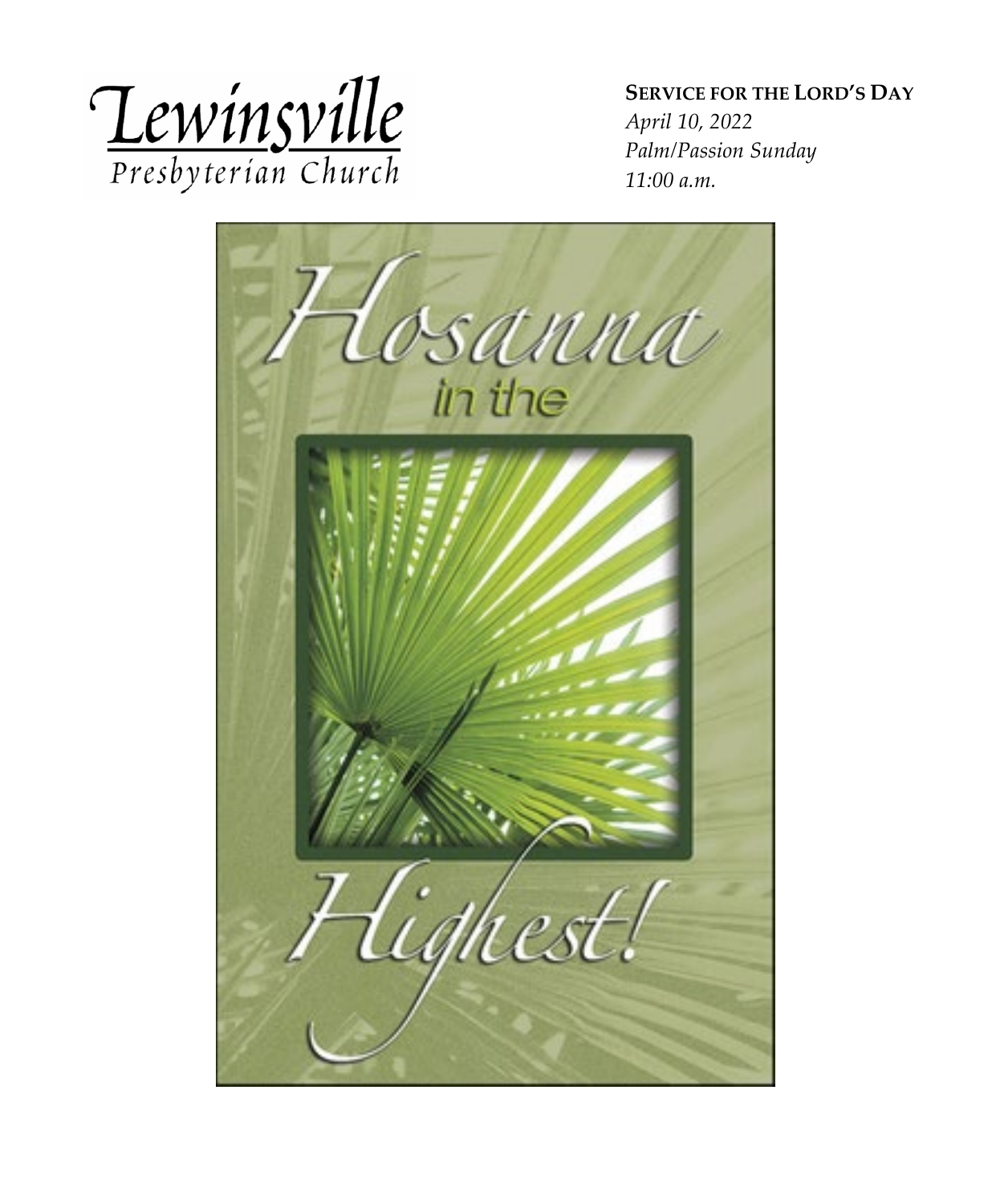**WELCOME**. We're glad to gather together as a community of faith today. No matter where you are on the journey of faith, you are welcome here, to join in worship and service. All are invited to a time of refreshment and conversation immediately following worship in St. Andrews Hall (down the steps outside the sanctuary, and to the left).

#### **In order to provide a safe, loving, and welcoming environment for our youngest, unvaccinated congregants, as well as immune-compromised congregants, we ask that you wear a mask while inside the sanctuary for a service. Thank you so much for your cooperation**.

Please turn off all cellular phones and watch alarms during worship. Please refrain from using flash photography during the worship service.

|                                | Leadership at Lewinsville<br><b>Ruling Elders</b> |                       |
|--------------------------------|---------------------------------------------------|-----------------------|
| Clerk of Session: Linda Bender |                                                   | Treasurer: Janet Gale |
| Ruth Baxley                    | Pat Buss                                          | John Day              |
| <b>Bruce Douglass</b>          | Phil Church                                       | Siobhan Grayson       |
| David Gunter                   | Phil Cooke                                        | Nate Jones            |
| Cathy Saunders                 | Carol Kaffenberger                                | Kelly Sexton          |
|                                |                                                   |                       |

#### **Deacons/\*Denotes Stephen Leader**

| Gary Eames (co-chair)   | Andrew Borene             | Banafshe Aghvami   |
|-------------------------|---------------------------|--------------------|
| Emily Foster (co-chair) | Sharon Gamble (secretary) | Diane Alden        |
| Charlie Mendenhall      | Suzanne Parisi            | Janet Kohlenberger |
| Rachel Russell          | Roberta Wolfe             |                    |
|                         |                           |                    |

Pat Matheson\* Karen Siple\*

**HEARING ASSISTANCE** devices are available from the ushers or the audio/video console at the rear of the sanctuary.

**PILLOWS** are available in the coat room, just outside the narthex, to help make the pew more comfortable during worship. Feel free to borrow a pillow and return it after worship.

**MISS A WORSHIP SERVICE?** Sermons are posted every week on our website, www.lewinsville.org.

**INTERESTED IN LEARNING MORE ABOUT LEWINSVILLE CHURCH?** – Visit the web page [www.lewinsville.org](http://www.lewinsville.org/) or call the church office.

**NOTES FOR WORSHIP:** 

GG – Glory to God The Presbyterian Hymnal **OT** - Pew Bible Old Testament Renew! - Renew! Hymnal (grey) NT - Pew Bible New Testament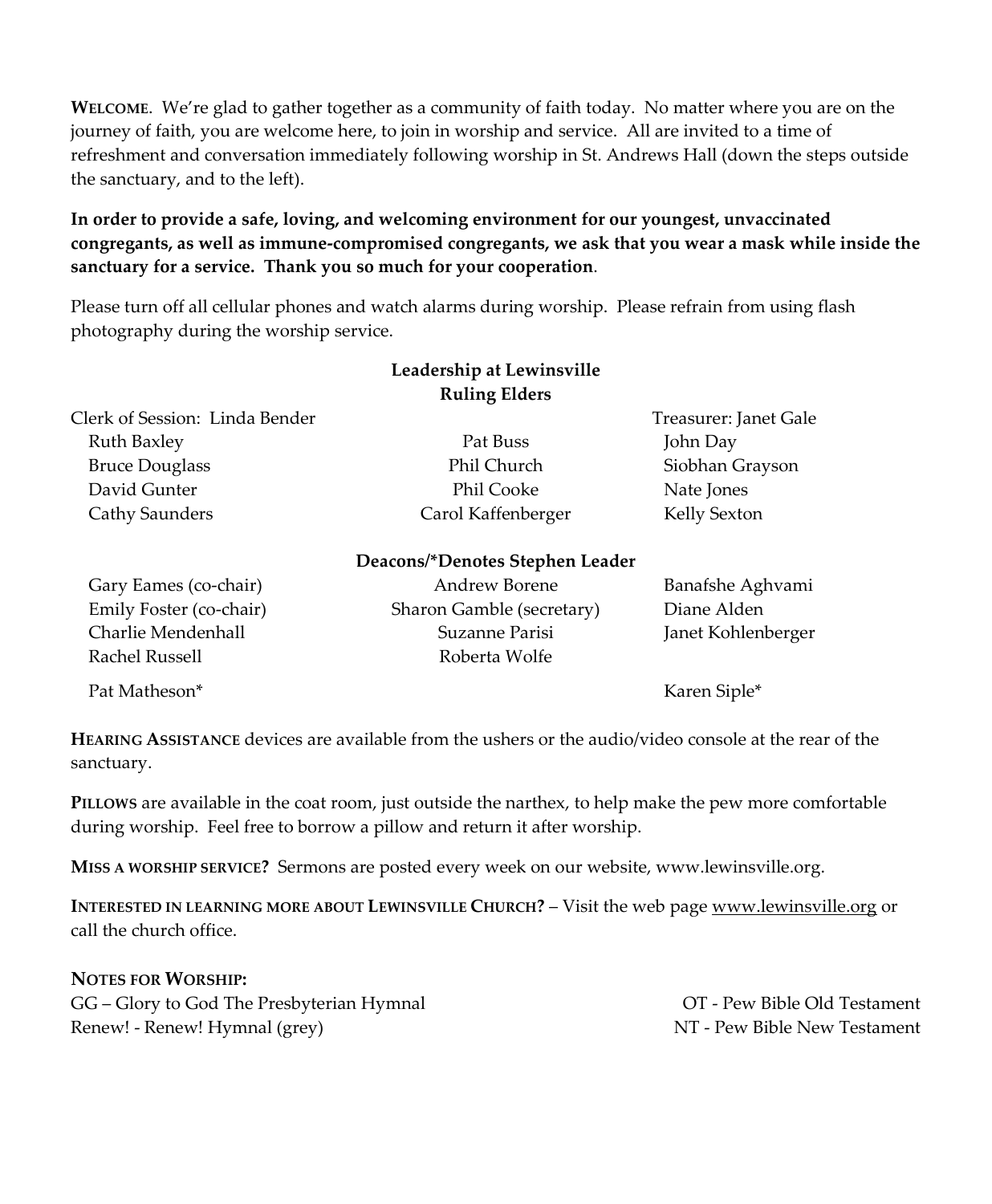## **SERVICE FOR THE LORD'S DAY**

*Palm/Passion Sunday* April 10, 2022 11:00 a.m.

\* *If you are able, please stand* †† *Latecomers seated*

## **G ATHERING**

**WELCOME** 

PRELUDE *Lenten Journey* Arr. Margaret R. Tucker

\* PROCLAMATION OF THE ENTRANCE INTO JERUSALEM *Luke 19:29-38*

*. . . the whole multitude of the disciples began to praise God joyfully with a loud voice for all the deeds of power that they had seen, saying,*

*"Hosanna!* 

#### **Blessed is the king who comes in the name of the Lord!**

*Hosanna!*

**Blessed is the coming kingdom of our ancestor David!**

*Peace in heaven,*

**and glory in the highest heaven! Hosanna!"**

| * Hymn | All Glory, Laud, and Honor       | GG 196                   |
|--------|----------------------------------|--------------------------|
|        | (the congregation is encouraged) | VALET WILL ICH DIR GEBEN |
|        | to wave your palm branches)      |                          |

††

#### CALL TO CONFESSION

#### *Silence*

**O God, we sing and praise you with gladness when we are among others who praise you, too. But in times of stress, we can seek scapegoats to be targets for our anger. We can betray those we love and who have loved us, and we can turn against you – too busy to seek you, too selfish to obey you. Your mercy and compassion are without bounds, O God, for you forgive us again and again. You restore us to a right spirit and bring us together to worship you again. God of steadfast love, forgive us for our sin, and teach us how to be steadfast like you. Through Jesus Christ we pray, Amen.**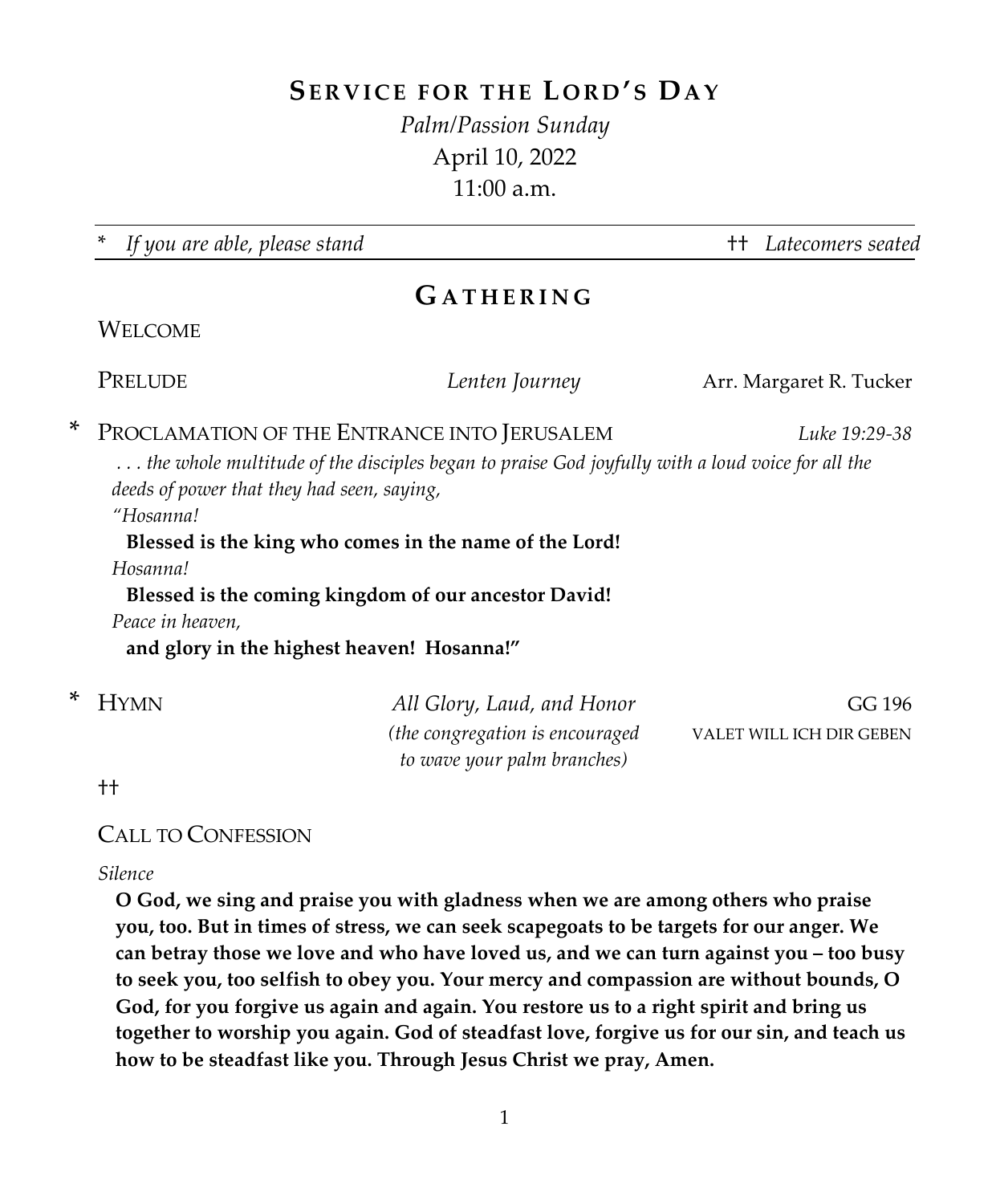

#### ASSURANCE OF FORGIVENESS

*Friends, hear and believe the good news that comes from God.* **In Jesus Christ we are forgiven!**

††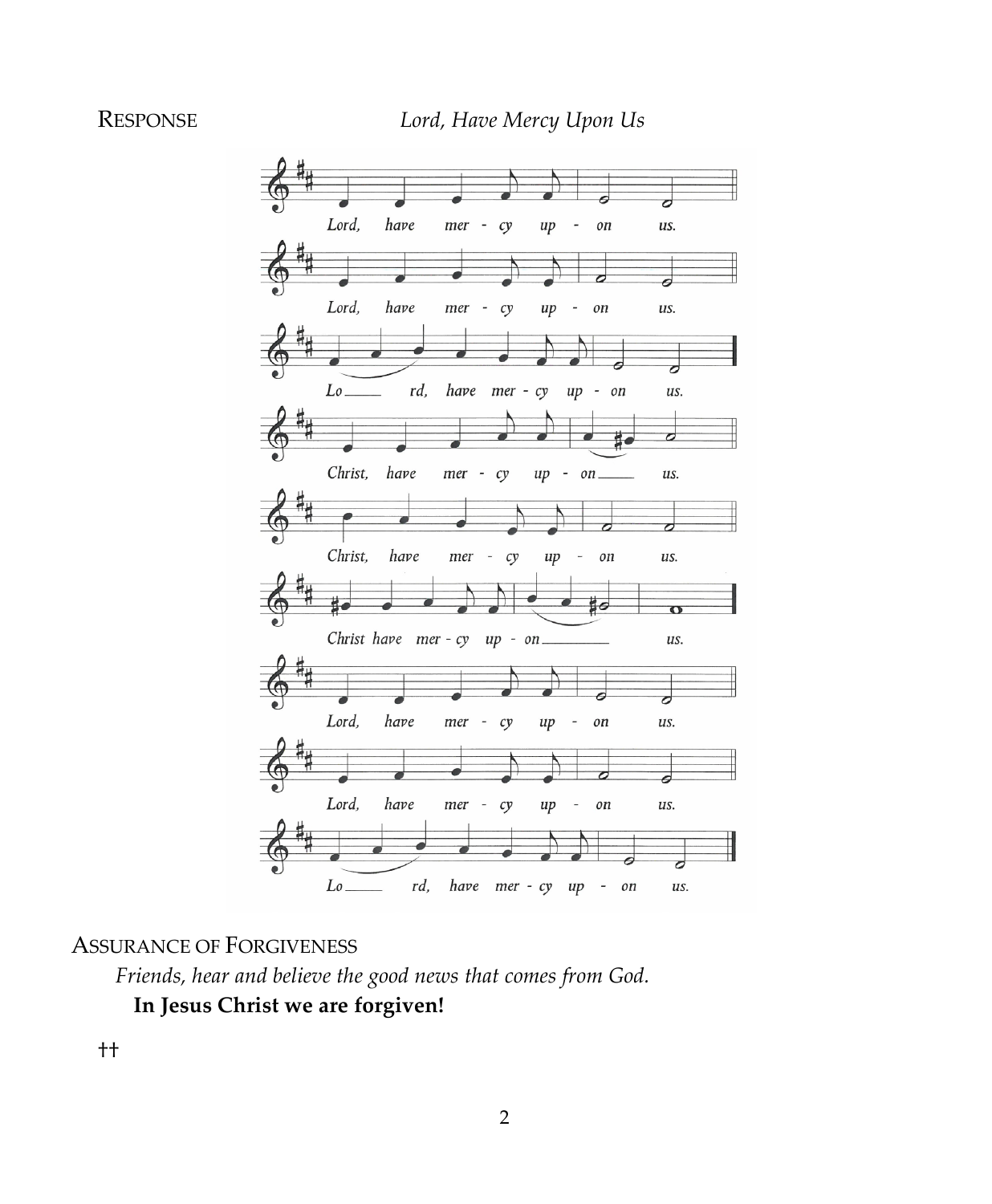#### \* THE PEACE

*The peace of the Lord Jesus Christ be with you.*

#### **And also with you.**

*Greet those around you, saying "Peace be with you" or "The Peace of Christ" If you prefer not to shake hands in greeting while passing the Peace of Christ, you may choose to make eye contact and greet others in another personal way.*

## **T HE WORD**

#### PRAYER FOR ILLUMINATION

|   |                  | THE PASSION NARRATIVE<br>Luke 22:7-22                                                                            | NT p. 86                         |
|---|------------------|------------------------------------------------------------------------------------------------------------------|----------------------------------|
| × | <b>HYMN</b>      | An Upper Room Did Our Lord Prepare                                                                               | GG 202                           |
|   |                  | (Children may leave with Allison Lineberger to continue the story<br>of Holy Week in an extended Sermon Stories) | O WALY WALY                      |
|   | <b>SCRIPTURE</b> | Luke 22:23-42                                                                                                    | NT p. 86                         |
| × | <b>HYMN</b>      | My Song Is Love Unknown                                                                                          | GG 209<br>LOVE UNKNKOWN          |
|   | <b>SCRIPTURE</b> | Luke 22:43-62                                                                                                    | NT p. 87                         |
| × | <b>HYMN</b>      | O Sacred Head, Now Wounded                                                                                       | GG 221<br><b>PASSION CHORALE</b> |
|   | <b>SCRIPTURE</b> | Luke 22:63-23:33                                                                                                 | NT p. 88                         |

*"Now the men who were holding Jesus began to mock him and beat him; they also blindfolded him and kept asking him,* 

#### **"Prophesy! Who is it that struck you?"**

*"…When day came, the assembly of the elders of the people, both chief priests and scribes, gathered together, and they brought him to their council. They said,* 

#### **"If you are the Messiah, tell us."**

*" . . . But from now on the Son of Man will be seated at the right hand of the power of God."*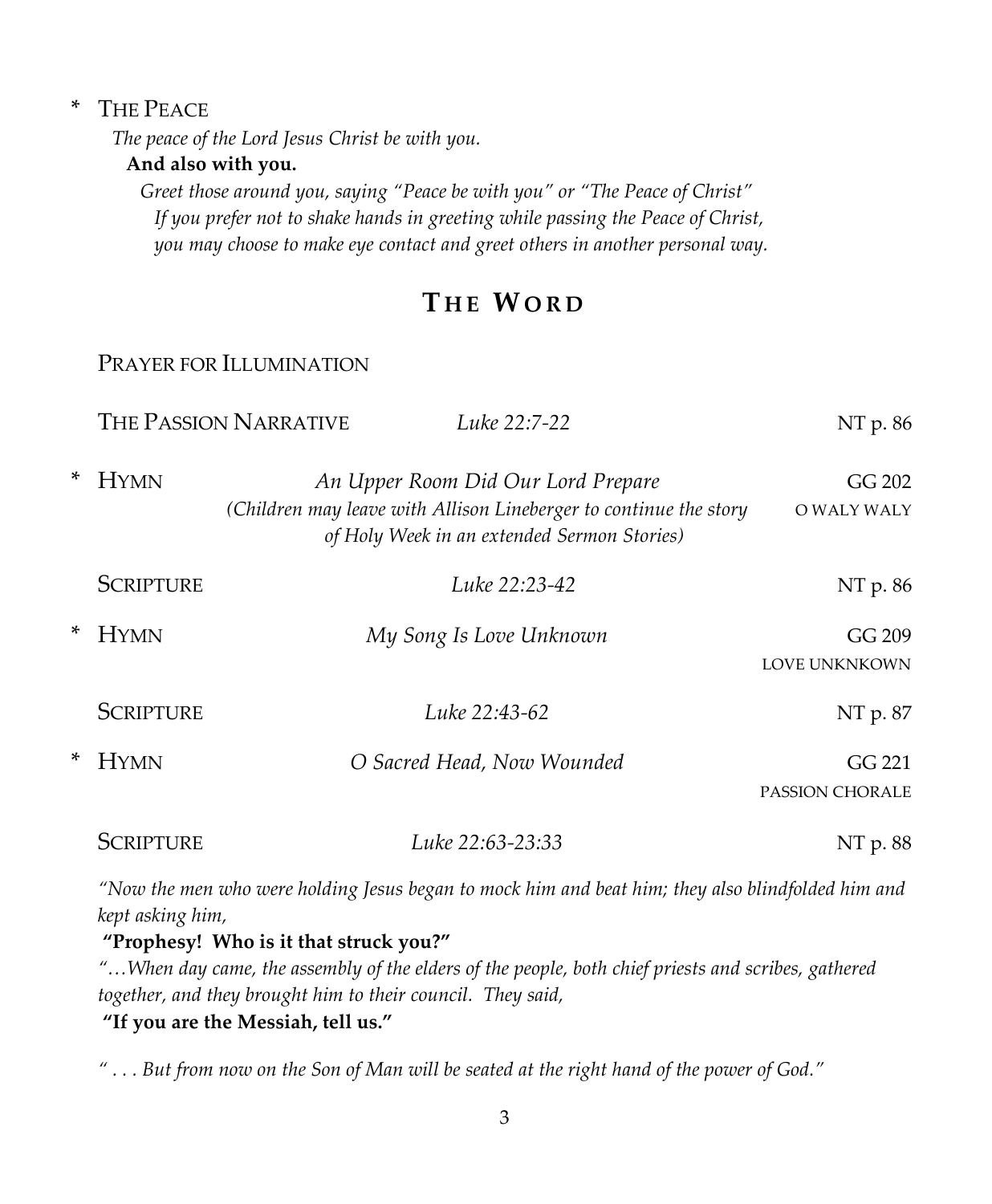*All of them said,* 

**"Are you, then, the Son of God?"**

*He said to them, "You say that I am."*

*"***What further testimony do we need? We have heard it ourselves from his own lips!"** *Then the assembly rose as a body and brought Jesus before Pilate. They began to accuse him, saying,* **"We found this man perverting our nation, forbidding us to pay taxes to the emperor, and saying that he himself is the Messiah, a king."**

*"…Then Pilate said to the chief priests and the crowds, "I find no basis for an accusation against this man." But they were insistent and said,* 

**"He stirs up the people by teaching throughout all Judea, from Galilee where he began even to this place."**

*"…I will therefore have him flogged and release him."*

*Then they all shouted out together,*

*"***Away with this fellow! Release Barabbas for us!"**

*(This was a man who had been put in prison for an insurrection that had taken place in the city, and for murder). Pilate, wanting to release Jesus, addressed them again; but they kept shouting,* **"Crucify, crucify him!"**

| * Hymn           | Were You There                                                                                                                                                                                                                                                                                                                                                                                                                                                                                                                          | GG 228         |
|------------------|-----------------------------------------------------------------------------------------------------------------------------------------------------------------------------------------------------------------------------------------------------------------------------------------------------------------------------------------------------------------------------------------------------------------------------------------------------------------------------------------------------------------------------------------|----------------|
|                  |                                                                                                                                                                                                                                                                                                                                                                                                                                                                                                                                         | WERE YOU THERE |
| <b>SCRIPTURE</b> | Luke 23:34-43                                                                                                                                                                                                                                                                                                                                                                                                                                                                                                                           | NT p. 89       |
|                  | "And they cast lots to divide his clothing. And the people stood by, watching; but the leaders scoffed                                                                                                                                                                                                                                                                                                                                                                                                                                  |                |
| at him saying:   |                                                                                                                                                                                                                                                                                                                                                                                                                                                                                                                                         |                |
|                  | "He saved others, let him save himself if he is the Messiah of God, his chosen one!"                                                                                                                                                                                                                                                                                                                                                                                                                                                    |                |
|                  | The soldiers also mocked him, coming up and offering him sour wine, and saying,                                                                                                                                                                                                                                                                                                                                                                                                                                                         |                |
|                  | $\mu$ <sub>If</sub> $\mu$ <sub>2</sub> $\mu$ <sub>2</sub> $\mu$ <sub>2</sub> $\mu$ <sub>2</sub> $\mu$ <sub>2</sub> $\mu$ <sub>2</sub> $\mu$ <sub>2</sub> $\mu$ <sub>2</sub> $\mu$ <sub>2</sub> $\mu$ <sub>2</sub> $\mu$ <sub>2</sub> $\mu$ <sub>2</sub> $\mu$ <sub>2</sub> $\mu$ <sub>2</sub> $\mu$ <sub>2</sub> $\mu$ <sub>2</sub> $\mu$ <sub>2</sub> $\mu$ <sub>2</sub> $\mu$ <sub>2</sub> $\mu$ <sub>2</sub> $\mu$ <sub>2</sub> $\mu$ <sub>2</sub> $\mu$ <sub>2</sub> $\mu$ <sub>2</sub> $\mu$ <sub>2</sub> $\mu$ <sub>2</sub> $\mu$ |                |

**"If you are the King of the Jews, save yourself!"**

| $*$ HYMN  | Jesus, Remember Me (sing twice) | GG 227      |
|-----------|---------------------------------|-------------|
|           |                                 | REMEMBER ME |
| SCRIPTURE | Luke 23:44-56                   | NT p. 89    |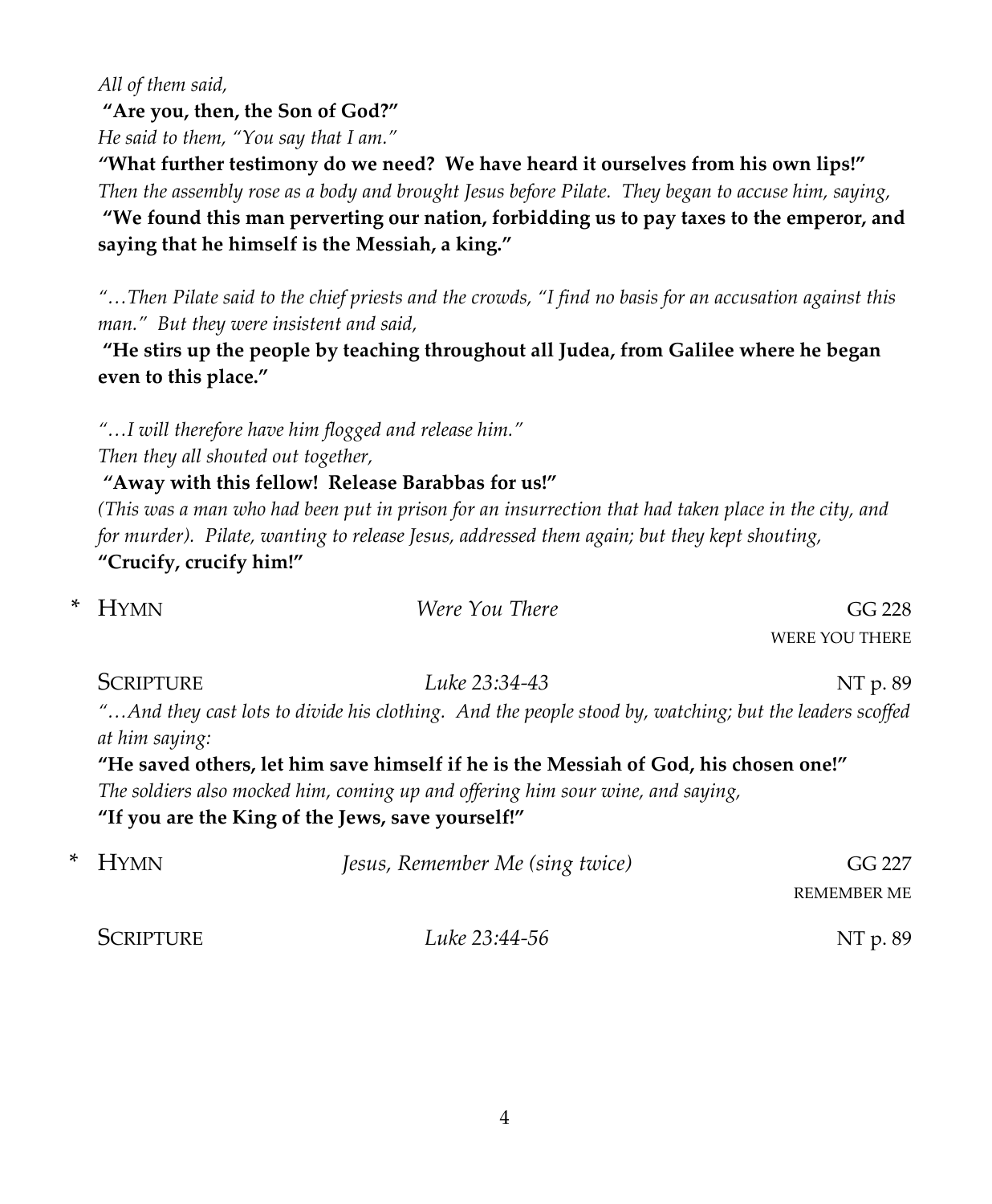\* AFFIRMATION OF FAITH *Apostles' Creed* **I believe in God, the Father almighty, Maker of heaven and earth,**

**and in Jesus Christ, his only Son, our Lord, who was conceived by the Holy Ghost, born of the Virgin Mary, suffered under Pontius Pilate, was crucified, dead, and buried; he descended into hell; the third day he rose again from the dead; he ascended into heaven, and sitteth on the right hand of God the Father Almighty; from thence he shall come to judge the quick and the dead.**

**I believe in the Holy Ghost; the holy catholic church; the communion of saints; the forgiveness of sins; the resurrection of the body; and the life everlasting. Amen.**

## **T HANKSGIVING**

#### INVITATION TO OFFERING

OFFERTORY *All Glory, Laud, and Honor* Arr. Bill Ingram \* RESPONSE *Ah, Holy Jesus (vs. 5)* GG 218

HERZLIEBSTER JESU

*Therefore, kind Jesus, since I cannot pay thee, I do adore thee, and will ever pray thee, Think on thy pity and love unswerving, not my deserving.*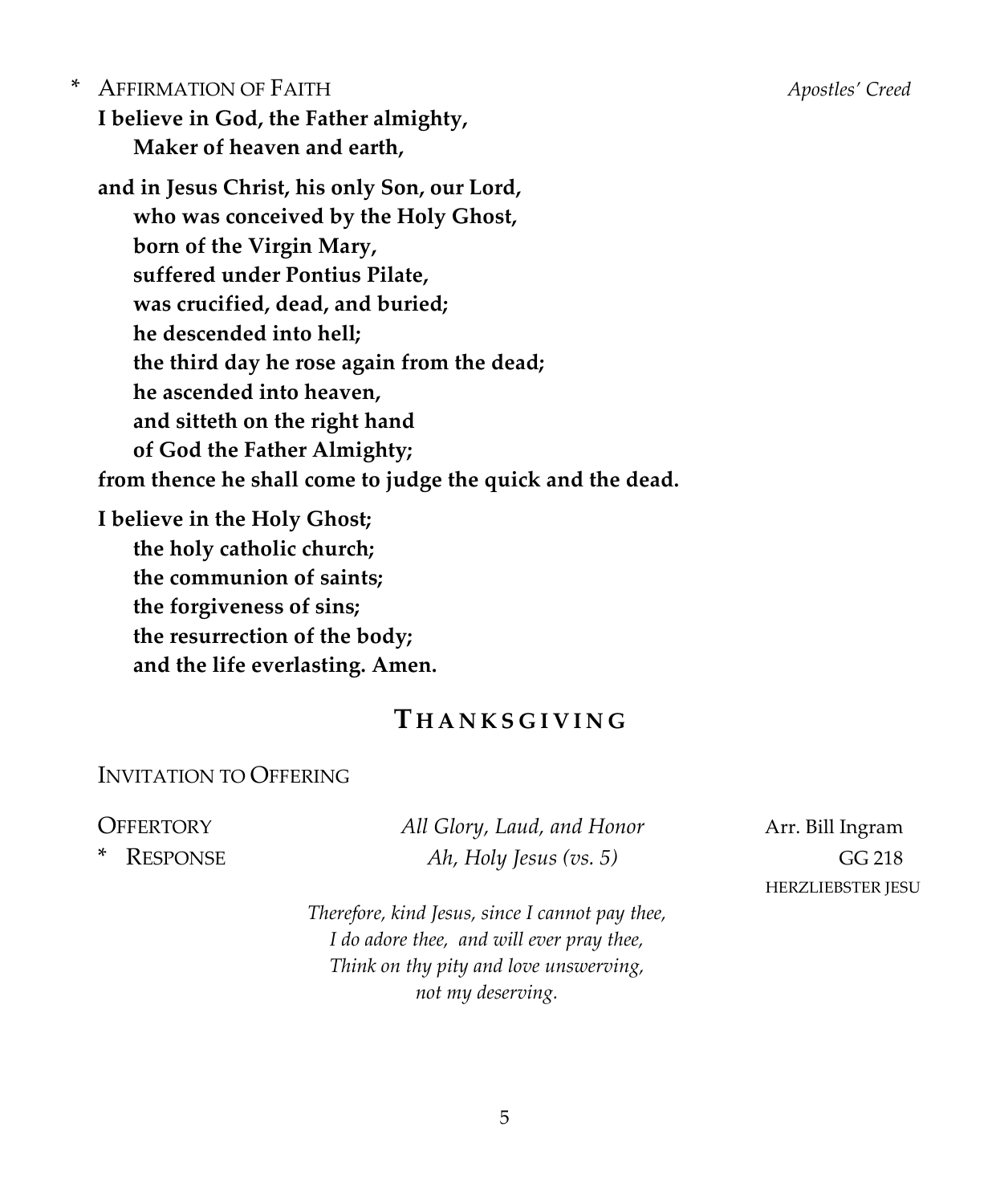### PRAYERS OF THE PEOPLE

#### THE LORD'S PRAYER

*Our Father, who art in heaven, hallowed be thy name. Thy kingdom come, thy will be done, on earth as it is in heaven. Give us this day our daily bread; and forgive us our debts, as we forgive our debtors; and lead us not into temptation, but deliver us from evil. For thine is the kingdom and the power and the glory, forever. Amen.*

### FOLLOWING CHRIST INTO THE WORLD

| * CLOSING HYMN | Go to Dark Gethsemane | GG 220     |
|----------------|-----------------------|------------|
|                |                       | REDHEAD 76 |

- CHARGE AND BENEDICTION
- *\** DISMISSAL

*Go in peace to love and serve the Lord.* **Thanks be to God!**

(*Please depart in silence*)

\*\*\*\*\*\*\*\*\*

## **ECO - PALM SUNDAY**

To celebrate Palm Sunday, our congregation partnered with the Presbyterian Hunger Program to use Eco-Palms – branches truly worthy of celebration. Usually palms are harvested in rainforests that are critical habitats for migrating birds. The more fronds harvesters cut, the more income they generate, which results in over-harvesting, and threatens the rainforest. Middlemen transport the palms out of communities for processing where more than half of the palms are discarded because of poor quality.

Eco-Palm harvesters, however, gather only quality palm fronds in a way that allows the plant to keep growing. The communities process and package the palms instead of selling to middlemen, allowing them to capture more of the profits. With this money, impoverished harvesters are able to buy shoes and school uniforms for their children and can pay for basic healthcare.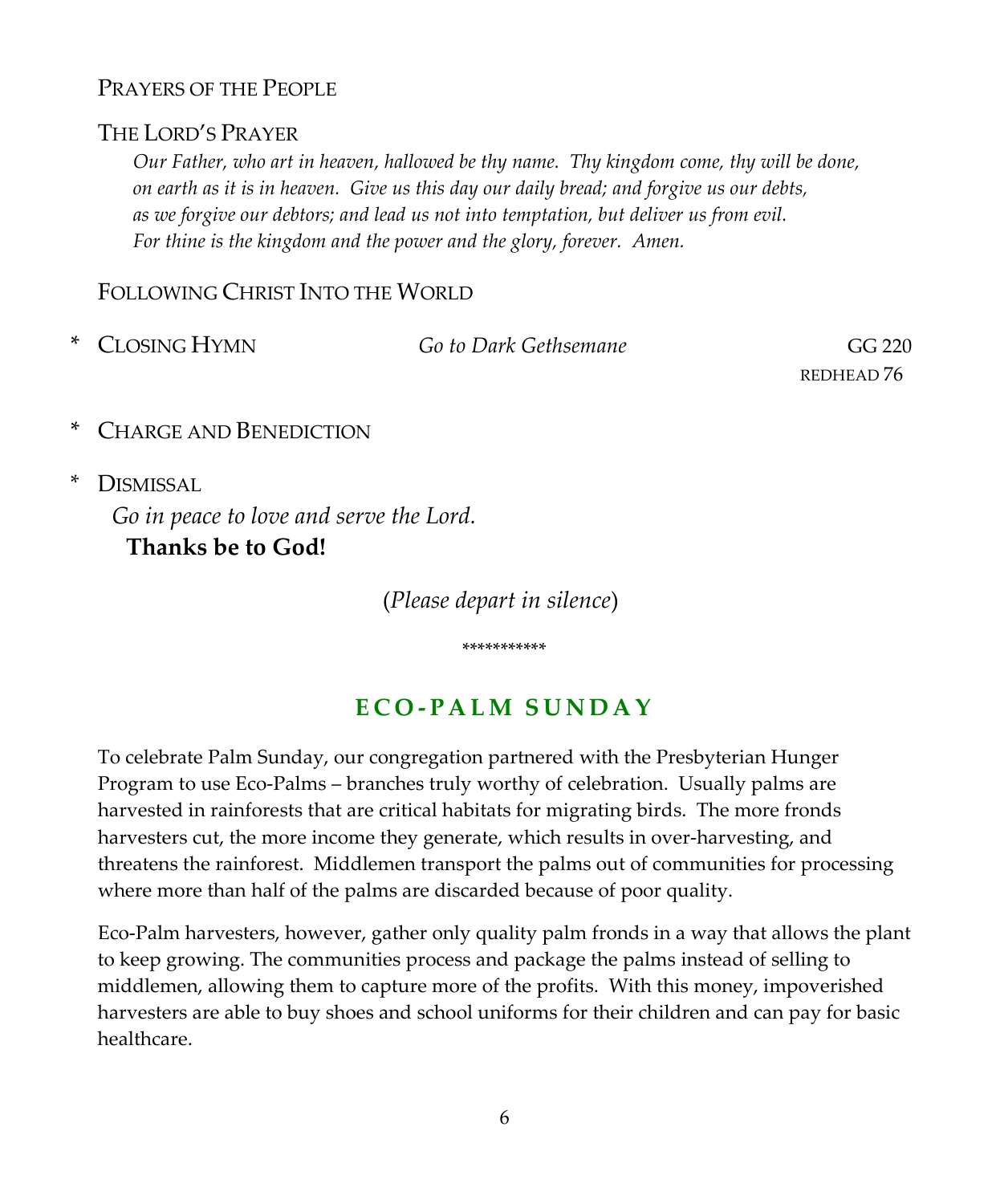These jobs also mean youth stay in their communities instead of migrating for work.

In addition, five cents of every Eco-Palm sold for Palm Sunday directly funds projects that improve the lives of all community members. This money provides scholarships for students, pays a teacher's salary and supports elderly members of the community.

#### **HOLY WEEK AND EASTER SERVICES**

\*\*\*\*\*\*\*\*\*\*\*

**Maundy Thursday** - April 14 Service of Worship at 7:30pm Celebration of the Lord's Supper/ Scripture: Psalm 116; John 13:1-17, 31b-35 Sermon Title: "Something's Afoot" Rev. Jen Dunfee preaching The Choirs of Lewinsville and Temple Rodef Shalom will sing music of Bernstein and Copland with orchestra

**Good Friday - Tenebrae Service, 12 noon and 7:30 pm (also livestreamed at 7:30pm)**

Scripture: Psalm 22; John 18:1-19:42 Sermon Title: "When All Is Lost" Rev. Layne Brubaker preaching Music of Beethoven led by a string quartet

**Holy Saturday - Easter Vigil in the Lewinsville Cemetery, 5:00pm**

Scripture: Luke 24:1-12 Sermon Title: "He Is Not Here" Rev. Dr. Scott Ramsey preaching

**Easter Sunday - The Resurrection of The Lord, 9am and 11:00 am, (livestreamed at 9am and 11am)**

> Celebration of the Lord's Supper Scripture: Isaiah 65:17-25; Luke 24:1-12 Sermon Title: "The Stone Has Been Rolled Away" Rev. Dr. Scott Ramsey, preaching Brass Quintet and Tympani at 9:00 New Orleans Jazz band at 11:00 **10:15am – Messy Church/Easter Egg Hunt at the Pavilion**

> > \*\*\*\*\*\*\*\*\*\*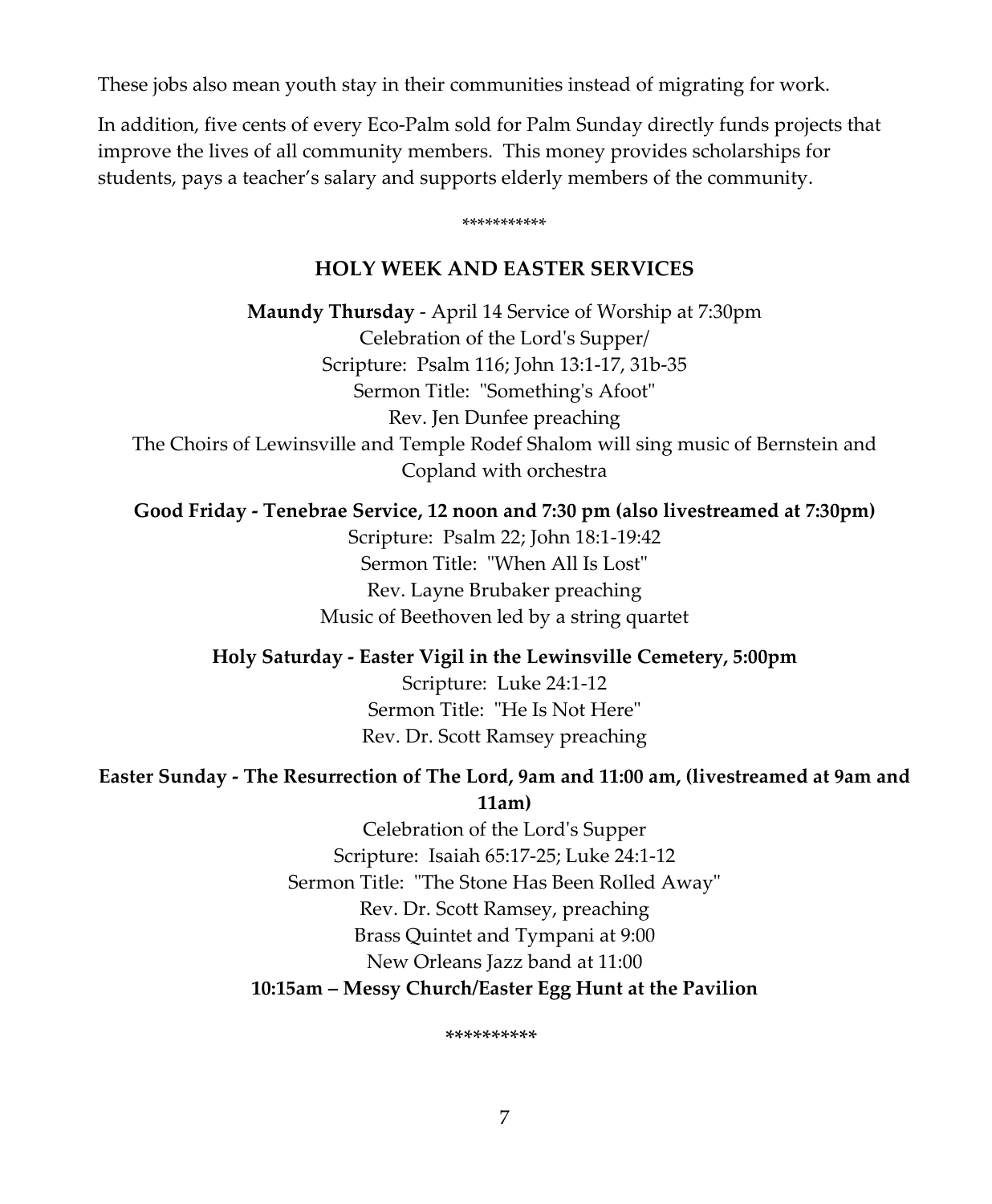**Today's Offering**: Click the "Make a Gift" button to give online at www.lewinsville.org. To give via text message, text 703-270-0451 with the amount you would like to contribute, then follow instructions.

*From the 175th Anniversary Notebook -* If you take the stairs down to Fellowship Hall, you will pass the cornerstone, laid in 1956, for a new sanctuary to accommodate the growing congregation. Few who pass the cornerstone today are aware that deep inside, a sealed copper box rests, holding several pieces of memorabilia that commemorate the day Elder Clemons Storm laid it. The copper box holds a large 1846 penny (founding year of the original church), \$1.10 in new 1956 coins (representing the church's 110<sup>th</sup> year), a picture of the previous church cut from plate, a copy of Rev. Franklin Gillespie's church history, the most recent annual report, a list of members from 1852 (copied from the 1852 Friendship Quilt), and a 1956 Yearbook. *175 Years! A Shared Journey of Faith—1846-2021*

## **A N NOUNC E M E NTS FO R THE WEEK O F APRIL 1 0 , 202 2**

**ONE GREAT HOUR OF SHARING** – is an annual special offering that extends God's love to those in need around the world. Programs supported through this offering help to provide access to clean water, sustainable food sources and education. One Great Hour of Sharing provides initial response services through ongoing community support to those affected by disaster and oppression. In Peter 4:10, we are charged with: "As each has received a gift, use it to serve one another, as good stewards of God's varied grace". Together with One Great Hour of Sharing, we can answer that call to raise our neighbors up and surround them in God's grace and love.

We will receive funds for the 2022 One Great Hour of Sharing through Easter Sunday, April  $17<sup>th</sup>$ . [CLICK HERE](https://secure.myvanco.com/YN8C/campaign/C-Z00V) to donate online through the Lewinsville website. If you prefer, you may also mail a check to the church office, or use the One Great Hour of Sharing envelope in the pew rack. Please annotate that it's for the One Great Hour of Sharing offering. We appreciate your support, as will the deserving recipients.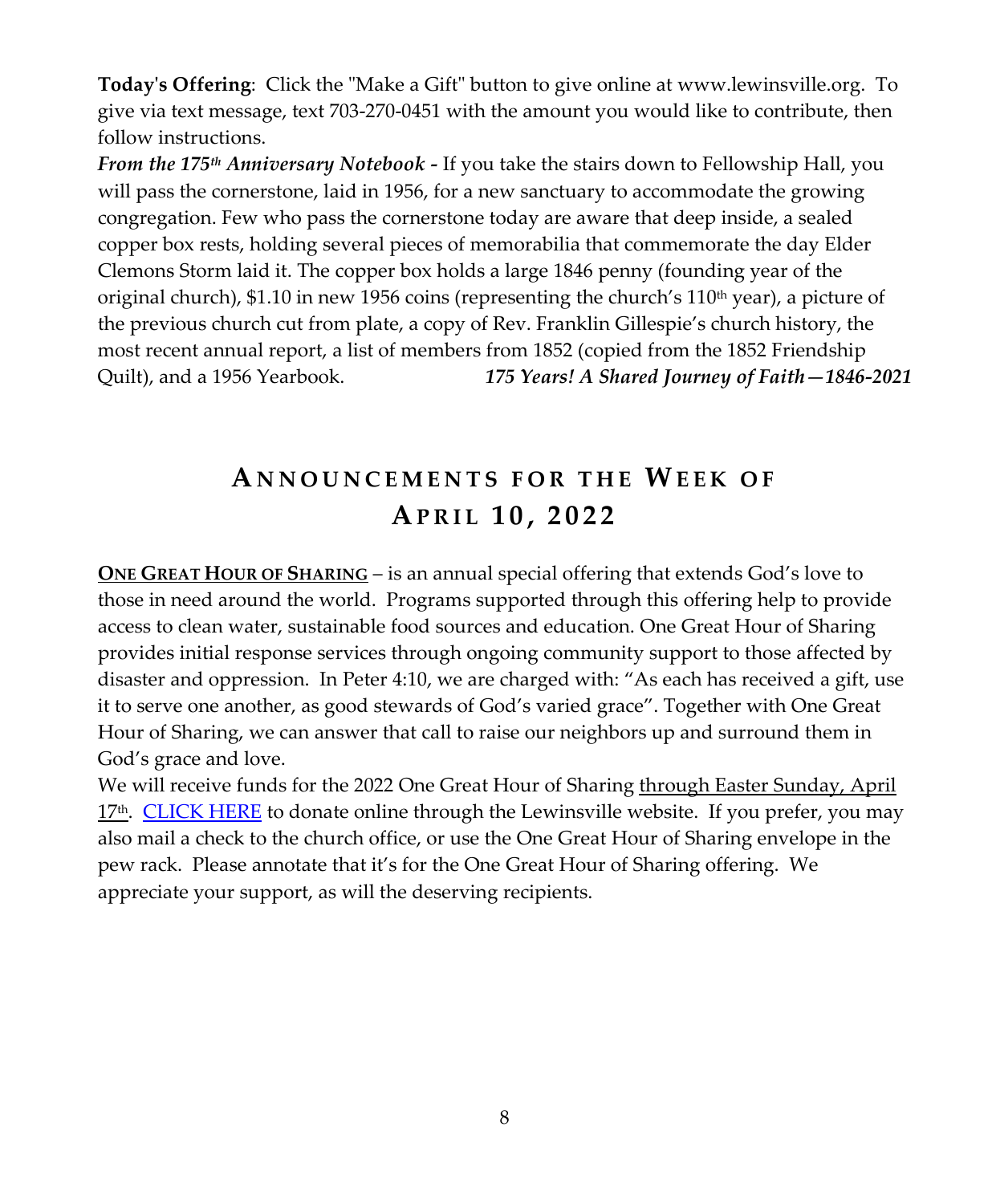# **EASTER DECORATION FUND**



**We are looking forward to decorating the sanctuary and narthex for Easter and invite you** to contribute to our Easter Decoration Fund this year by filling out the form below and put it in the offering plate, return it to the church office, or on the web page, [www.lewinsville.org.](http://www.lewinsville.org/)

All who contribute in memory or honor of loved ones will be listed in the Easter Sunday bulletin. Monies not used for Easter will be used for the Flower Fund throughout the year. The Flower Committee will purchase only enough plants to decorate our Sanctuary and not one for each contributor.

Checks (the suggested amount is \$65) should be made payable to Lewinsville Presbyterian Church and annotated "Easter Decoration Fund".

**Forms and checks must be returned no later than TODAY, April 10.** 

\_\_\_\_\_\_\_\_\_\_\_\_\_\_\_\_\_\_\_\_\_\_\_\_\_\_\_\_\_\_\_\_\_\_\_\_\_\_\_\_\_\_\_\_\_\_\_\_\_\_\_\_\_\_\_\_\_\_\_\_\_

\_\_\_\_\_\_\_\_\_\_\_\_\_\_\_\_\_\_\_\_\_\_\_\_\_\_\_\_\_\_\_\_\_\_\_\_\_\_\_\_\_\_\_\_\_\_\_\_\_\_\_\_\_\_\_\_\_\_\_\_\_

 $NAME$ 

PHONE\_\_\_\_\_\_\_\_\_\_\_\_\_\_\_\_\_\_\_\_\_\_\_\_\_\_\_\_\_\_\_\_\_\_\_\_\_\_\_\_\_\_\_\_\_\_\_\_\_\_\_\_\_\_\_\_\_

IN MEMORY OF